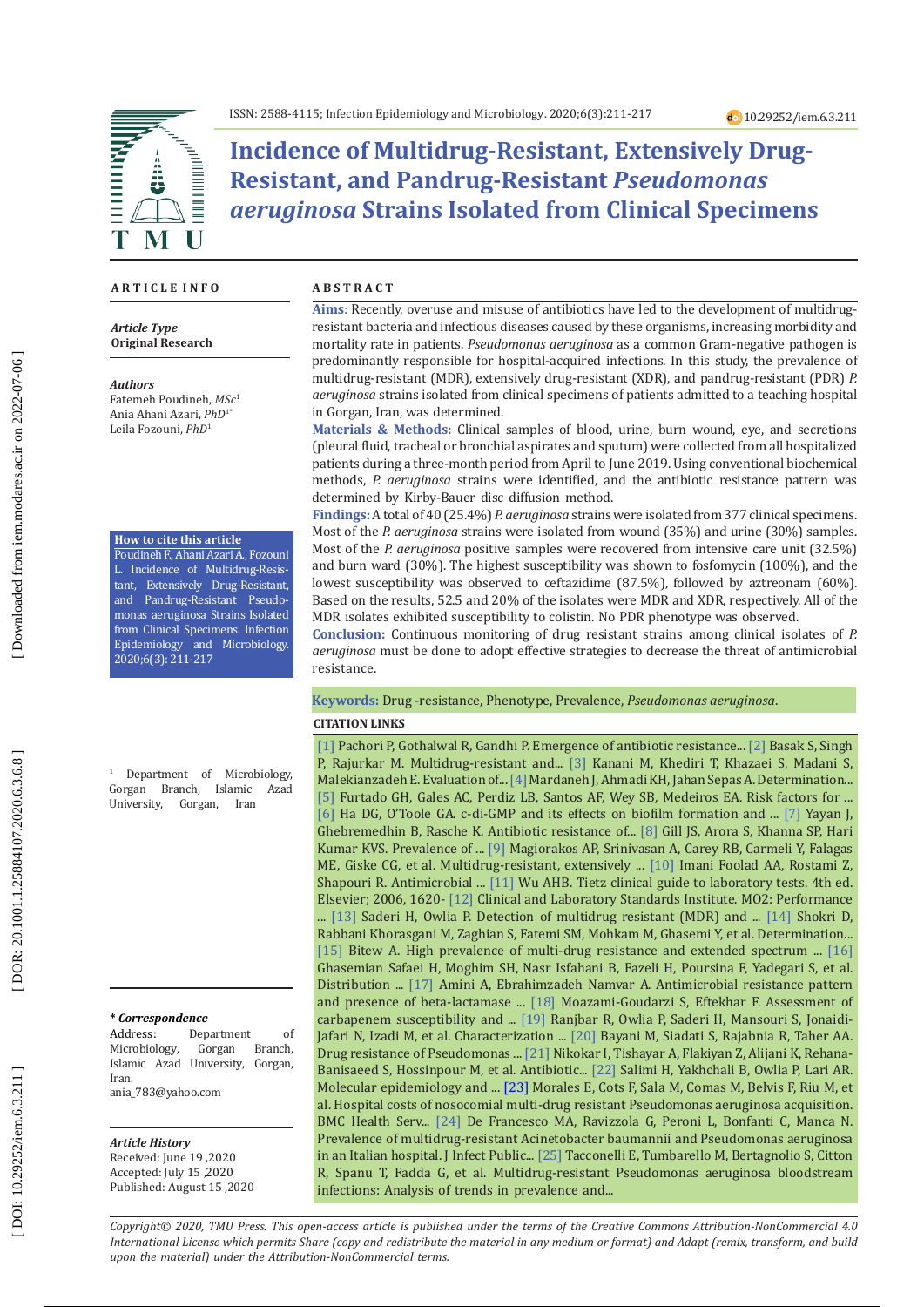The incidence of hospital-acquired infections caused by drug-resistant organisms is growing. These infections are difficult to treat and cause the morbidity and mortality rate in patients to be increased  $[1]$ . In addition, they cause prolonged hospitalization and increase the costs of hospital stay [2]. *Pseudomonas aeurogenosa* as an opportunistic Gramnegative pathogen is responsible for 9-10% of all nosocomial infections and is the second leading cause of hospitalacquired pneumonia  $[3-5]$ . It is also one of the main causes of infection in patients with compromised defenses, particularly in intensive care units  $(ICU)$  [6]. It causes many life-threatening infections in ICU, such as endocarditis, bacteremia, urinary tract infections, cystitis, pneumonia, and surgical wound infections  $[1, 7]$ .

*P. aeurogenosa* is widely distributed in nature and intrinsically resistant to many antibiotics with the capacity to obtain more resistance mechanisms to various classes of antibiotics  $[1]$ . Therefore, this organism is categorized into various phenotypes based on its drug resistance patterns, including multidrug-resistant (MDR), extensively DR (XDR), and pan-DR (PDR)  $^{[8]}$ . As described by Magiorakos et al. (2012), MDR is defined as non-susceptibility to one or more antimicrobial agents in three or more antimicrobial categories; XDR is defined as non-susceptibility to one or more antimicrobial agents in all antimicrobial categories, except two or fewer categories; and PDR is defined as non-susceptibility to all antimicrobial agents in all antimicrobial categories [9].

Today, resistance of *P. aeruginosa* strains to multiple antibiotics is a concerning threat due to the limited treatment options. Therefore, antibiotic resistance is a global public health issue and worldwide challenge.

**Objectives:** The present study aimed to determine the incidence of MDR, XDR, and PDR phenotypes of *P. aeruginosa* in a teaching hospital in Gorgan, Golestan province, Iran.

# **Materials and Methods Sample collection and Identification**

In this cross-sectional study, clinical specimens of blood, urine, burn wound, eye secretion, pleural fluid, and tracheal or bronchial aspirates and sputum were collected from all the patients admitted to an educational hospital in Gorgan, Northeast of Iran, during a three-month period from April to June 2019. These specimens were processed in the laboratory of Islamic Azad University, Gorgan Branch. Information about patients' sex, age, type of specimen, and antibiotic susceptibility was anonymously recorded (Table 1). The collected samples were inoculated on blood agar, MacConkey agar, and EMB agar (Himedia Company, India) plates aseptically, and the plates were incubated at 37 ∘ C for 24 hrs under aerobic conditions. *P. aeruginosa*  strains were identified based on Gram staining and colonial morphology, oxidase positivity, motility, pigment production, grape-like odor, decarboxylation of arginine, and growth at 42  $\,^{\circ}$ C [10-11].

## **Antibiotic Susceptibility Assessment**

Antimicrobial susceptibility testing was performed for the isolates using the Kirby-Bauer disk diffusion method on Mueller-Hinton agar (Himedia Company, India) medium according to the Clinical and Laboratory Standards Institute (CLSI) guidelines [12]. *P. aeruginosa* ATCC 27853 strain was used for quality control in this study (provided from Tehran University, Faculty of veterinary medicine). The plates were incubated at 37 °C for 18 hrs, and the results were interpreted after measuring

DOR: 20.1001.1.25884107.2020.6.3.6.8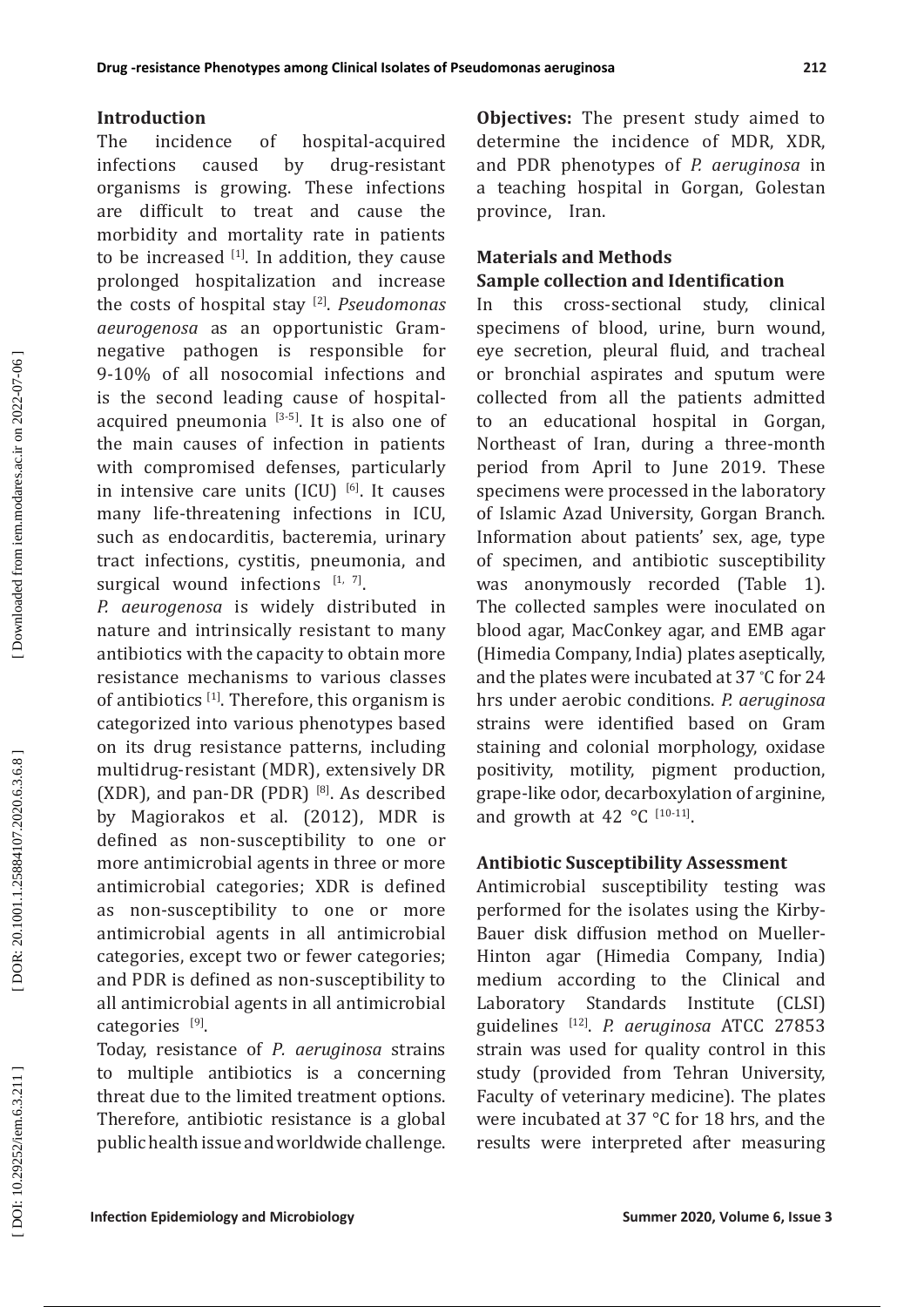the zone of inhibition against each of the isolates. The susceptibility of the isolates to each antibiotic was interpreted according to the CLSI guidelines. The isolated bacteria were classified as MDR, XDR, and PDR as described by Magiorakos et al.  $(2012)$ <sup>[9]</sup>. The antimicrobial agents used to classify MDR, XDR, and PDR *P.aeruginosa* strains are shown in Table 2. All discs were obtained from MAST Company (MAST Chemical Co, UK). Data were analyzed by SPSS software Version 16 using Chi-square test. A *p*-value less than .05 ( *p*<.05) was considered as statistically significant.

### **Findings**

A total of 157 pathogenic bacteria were isolated from 377 clinical specimens, indicating a culture positivity rate of 41.6% in clinical specimens. Among which, there were 40 *P. aeruginosa* isolates with a prevalence rate of 25.4%. The rest of the bacterial cultures included *Escherichia coli*, *Klebsiella* spp., *Acinetobacter* spp., *Proteus* spp ., coagulase-negative *Staphylococci*, and *Staphylococcus aureus* .

Out of 40 isolates, 16 (40%) and 34 (85%) isolates were taken from males and females, respectively. The highest incidence rate of *P. aeruginosa* (35.5%) was in the patients over 50 years. Most of the *P. aeruginosa* strains were isolated from wound (14 out of 40) and urine (12 out of 40) samples. Most of the *P. aeruginosa* positive samples were recovered from intensive care unit (ICU) (13 out of 40), followed by burn ward (12 out of 40). The characteristics of 40 *P. aeruginosa* strains isolated are showed in Table 1. There was no significant difference between different age groups and hospital

**Table 1)** Characteristics of 40 *P. aeruginosa* strains isolated from patients

|                  | <b>Age Groups</b>            |                       |                        |                    |                 |                 |         |
|------------------|------------------------------|-----------------------|------------------------|--------------------|-----------------|-----------------|---------|
| <b>Variables</b> | <b>Total</b><br>No (%)       | $0 - 10$<br>No $(\%)$ | $10 - 20$<br>No $(\%)$ | 20-30<br>No $(\%)$ | 40-50<br>No (%) | $>50$<br>No (%) | P-Value |
| <b>Ward</b>      | Internal<br>$(8, 20\%)$      | 0(0)                  | 0(0)                   | 3(37.5)            | 0(0)            | 5(62.5)         |         |
|                  | <b>ICU</b><br>$(13, 32.5\%)$ | 0(0)                  | 0(0)                   | 7(53.8)            | 1(7.7)          | 5(38.5)         |         |
|                  | Neonatal<br>$(4, 10\%)$      | 4(100)                | 0(0)                   | 0(0)               | 0(0)            | 0(0)            | .36     |
|                  | <b>Burn</b><br>$(12, 30\%)$  | 0(0)                  | 1(8.4)                 | 4(33.3)            | 4(33.3)         | 3(25)           |         |
|                  | Surgery<br>$(3, 7.5\%)$      | 0(0)                  | 0(0)                   | 0(0)               | 0(0)            | 3(100)          |         |
| <b>Specimens</b> | Burn wound<br>$(14, 35\%)$   | 0(0)                  | 1(7.1)                 | 7(50)              | 1(7.1)          | 5(35.8)         |         |
|                  | Urine<br>$(12, 30\%)$        | 0(0)                  | 0(0)                   | 4(33.3)            | 3(25)           | 5(41.7)         |         |
|                  | Eye<br>$(1, 2.5\%)$          | 1(100)                | 0(0)                   | 0(0)               | 0(0)            | 0(0)            | $*04$   |
|                  | Secretion<br>$(3, 7.5\%)$    | 3(100)                | 0(0)                   | 0(0)               | 0(0)            | 0(0)            |         |
|                  | <b>Blood</b><br>$(10, 25\%)$ | 1(10)                 | 2(20)                  | 3(30)              | 2(20)           | 2(20)           |         |

\*Significant difference between the study groups based on the Chi-Square test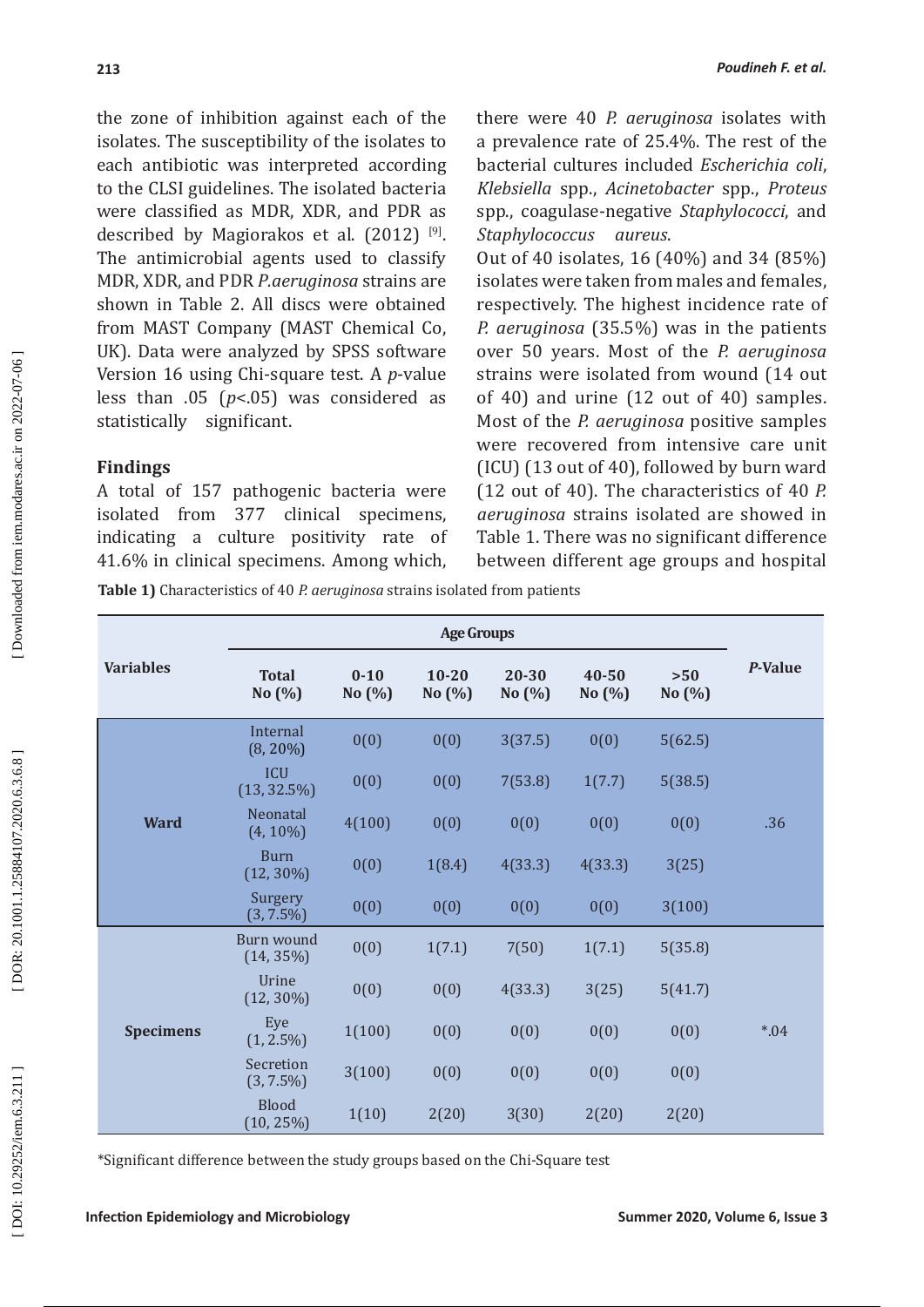|                                          | H.<br>141 |
|------------------------------------------|-----------|
|                                          | Amino     |
|                                          |           |
|                                          | Carbap    |
|                                          |           |
|                                          | Cephal    |
|                                          |           |
|                                          | Fluoro    |
|                                          |           |
|                                          | Penicil   |
| ded from iem.modares.ac.ir on 2022-07-06 |           |
|                                          |           |

| Table 2) Antimicrobial susceptibility of 40 P. aeruginosa strains isolated from patients |  |
|------------------------------------------------------------------------------------------|--|
|------------------------------------------------------------------------------------------|--|

| <b>Antimicrobial Categories</b>           | <b>Antimicrobial Agents</b>           | Number of Isolates (%) |         |           |  |
|-------------------------------------------|---------------------------------------|------------------------|---------|-----------|--|
|                                           |                                       | $\mathbf R$            | I       | S         |  |
| Aminoglycosides                           | Amikacin (30 µg)                      | 13 (32.5)              | 2(5)    | 25(62.5)  |  |
|                                           | Gentamicin $(10 \mu g)$               | 15(37.5)               | 1(2.5)  | 24(60)    |  |
| Carbapenems                               | Imipenem $(10 \mu g)$                 | 11(27.5)               | 2(5)    | 27(67.5)  |  |
|                                           | Meropenem (10 µg)                     | 15 (37.5)              | 0(0)    | 25(62.5)  |  |
| Cephalosporins                            | Ceftazidime (30 µg)                   | 35(87.5)               | 2(5)    | 3(7.5)    |  |
|                                           | Cefepime (30 µg)                      | 13 (32.5)              | 1(2.5)  | 26(65)    |  |
| Fluoroquinolones                          | Ciprofloxacin (5 µg)                  | 20(50)                 | 4(10)   | 16(40)    |  |
|                                           | Levofloxacin $(5 \mu g)$              | 20(50)                 | 3(7.5)  | 17 (42.5) |  |
| Penicillin+ $\beta$ -Lactamase inhibitors | Ticarcillin-clavulanic (85 µg) acid   | 17(42.5)               | 10(25)  | 13 (32.5) |  |
|                                           | Piperacillin-tazobactam $(110 \mu g)$ | 19(47.5)               | 4(10)   | 17 (42.5) |  |
| Monobactams                               | Aztreonam (30 µg)                     | 24(60)                 | 5(12.5) | 11(27.5)  |  |
| Phosphonic acids                          | Fosfomycin (200 µg)                   | 0(0)                   | 0(0)    | 40(100)   |  |
| Polymyxins                                | Colistin $(10 \mu g)$                 | 3(7.5)                 | 0(0)    | 37 (92.5) |  |

wards under study in terms of the isolation rate ( *p*=.36).

Antimicrobial susceptibility pattern of 40 *P. aeruginosa* isolates against 13 antimicrobial agents included in 8 antimicrobial categories is shown in Table 2. The highest susceptibility was shown to phosphonic acids category (100%), and the lowest susceptibility was shown to ceftazidime (87.5%), followed by aztreonam (60%).

The obtained data showed that 52.5 and 20% of the isolates were MDR and XDR, respectively. All the MDR isolates exhibited susceptibility to colistin. No PDR phenotype was observed as all the isolates were sensitive to fosfomycin (100%).

# **Discussion**

Antibiotic resistance has become as one of

the greatest challenges in treating many infectious diseases as well as hospitalacquired infections. These infections are associated with increased morbidity and mortality rate in patients due to the limited treatment options. In recent years, the emergence of drug-resistant *P. aeruginosa* strains, as a common pathogen responsible for hospital-acquired infections, has become a serious threat. This study aimed to determine the prevalence of MDR, XDR, and PDR phenotypes of *P. aeruginosa* in a teaching hospital in Gorgan, Golestan province, Iran. In this study, the isolates susceptibility rates to amikacin (62.5%), ticarcillin-clavulanic acid (32.5%), and colistin (92.5%) were consistent with those reported in a similar study in Tehran<sup>[13]</sup>. In agreement with a study from India, all the isolates were susceptible to

DOI: 10.29252/iem.6.3.211]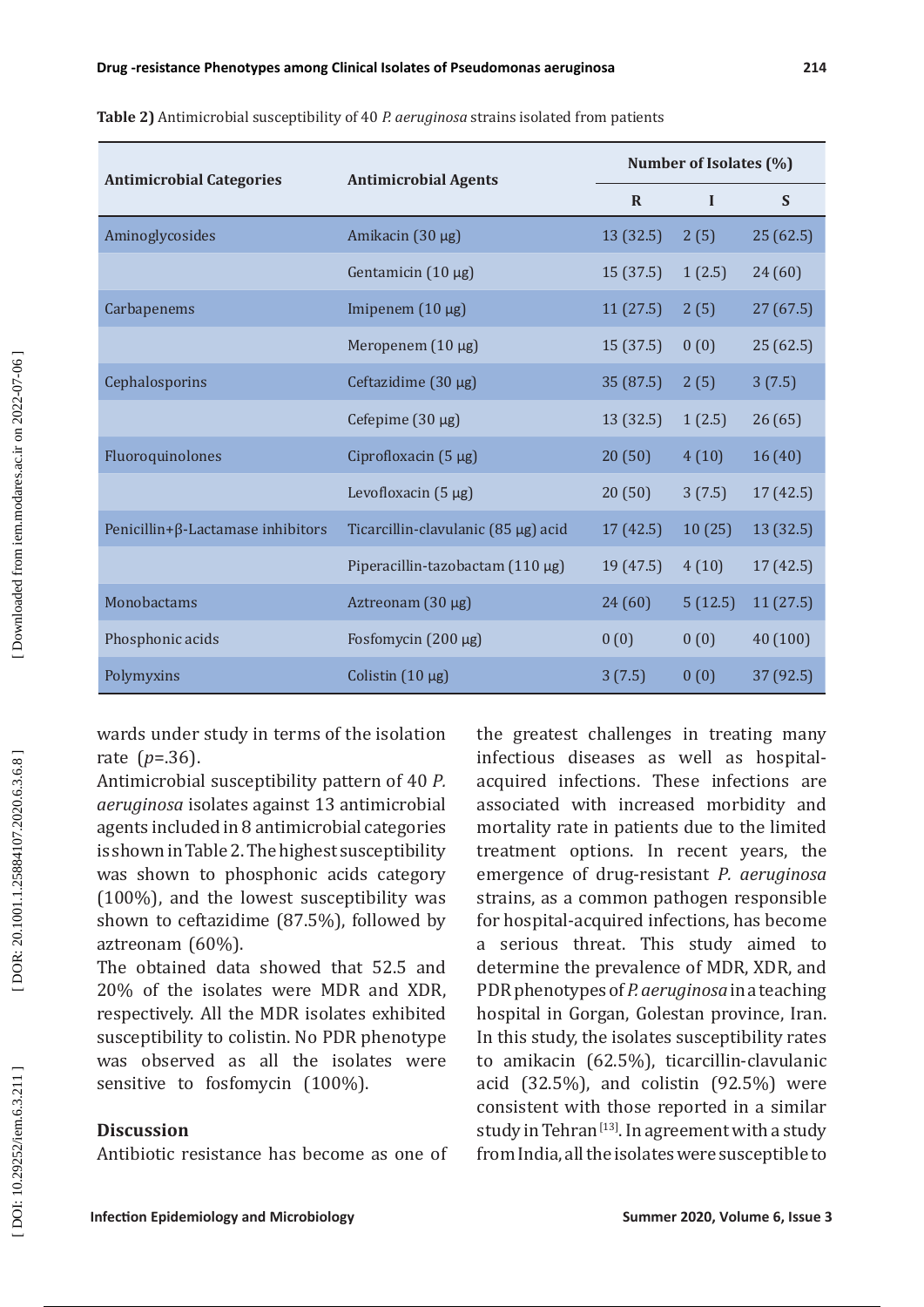fosfomycin (100%), but to other antibiotics, dissimilar susceptibility rates were observed  $[8]$ . In a study by Shokri et al. (2016), the highest and lowest susceptibility rate was observed to ticarcillin-clavulanic acid (90%) and colistin  $(100\%)$ , respectively  $[14]$ . In a study conducted in Ethiopia, resistance to ceftazidime was reported as 91.8%, which is in line with the result of the present study [15]. Ghasemian Safaei et al. (2017) reported the highest antibiotic susceptibility to colistin (91.7%), which is similar to the findings of the present study and the study by Amini et al. (2019) [16-17].

In the current study, 52.5 and 20% of the isolates were recognized as MDR and XDR, respectively, which is similar to the findings of another study by Saderi and Owlia in Tehran [13]. In a study by Basak et al. (2016), the incidence of MDR (37.1%) and XDR (13.8%) isolates was lower than in the present study  $[2]$ . A high prevalence of MDR (95.8%) and XDR (87.5%) isolates was reported by Ghasemian Safaei et al. (2017) in Isfahan [16]. In a study from India, 50% of the isolates were MDR, and 2.3% were XDR [8]. In the studies of Moazami-Goudarzi et al. (2013) and Ranjbar et al. (2011), all of the isolates were characterized as MDR [18-19]. In other Iranian studies, the incidence of MDR strains has been reported as 60, 45.3, and  $33.1\%$ , respectively  $[20-22]$ . However, in foreign studies, lower prevalence rate has been reported  $[23-25]$ . None of the isolates showed PDR phenotype in the present and aforementioned studies; however, in the study of Shokri et al. (2016), 1.1% of the isolates were PDR, and a high frequency of MDR (97.9%) and XDR (65.6%) phenotypes was observed <sup>[14]</sup>. In Ethiopia, among *P*. *aeruginosa* isolates, 6% were PDR, of which 91.8 and 9.8% were MDR and XDR, respectively <sup>[15]</sup>.

Considering the results of all the mentioned studies, including the present study, the

susceptibility rate of *P. aeruginosa* isolates to antimicrobial agents and the incidence of drug-resistant isolates vary in different geographical regions. The prevalence rate of MDR, XDR, and PDR strains could be varied from 0 to 100, 2.3 to 87.5, and 0 to 6%, respectively  $[2, 13-15, 18-19]$ . Differences in antibiotic use, geographical distribution of resistant strains, and history of antibiotic use may be the reasons for these differences [2].

Knowledge of drug-resistant organisms and their incidence in different regions is important in order to adopt appropriate strategies for their control. Thus, detection, infection control practices, and continuous monitoring are highly recommended. Finally, antibiogram testing to select the correct therapy for infections, sensible use of antibiotics, and prevention of self-<br>medication are among the inevitable are among the inevitable necessary measures.

The limitation of the present study is that this study was a single-center study performed for only a three-month period in a teaching hospital in Gorgan. To reveal the development trend of infections caused by different phenotypes of drug-resistant bacteria, performing a multicenter study involving all types of medical systems in the region for at least one year is recommended.

### **Conclusion**

It could be concluded that continuous detection and monitoring of MDR, XDR, and PDR bacterial strains is needed to decrease the threat of antimicrobial resistance as a recent global challenge.

**Acknowledgements:** This article was extracted from a master's thesis by Fatemeh Poudineh . The Department of Microbiology of the Islamic Azad University, Gorgan Branch is acknowledged for providing facilities to accomplish the present study.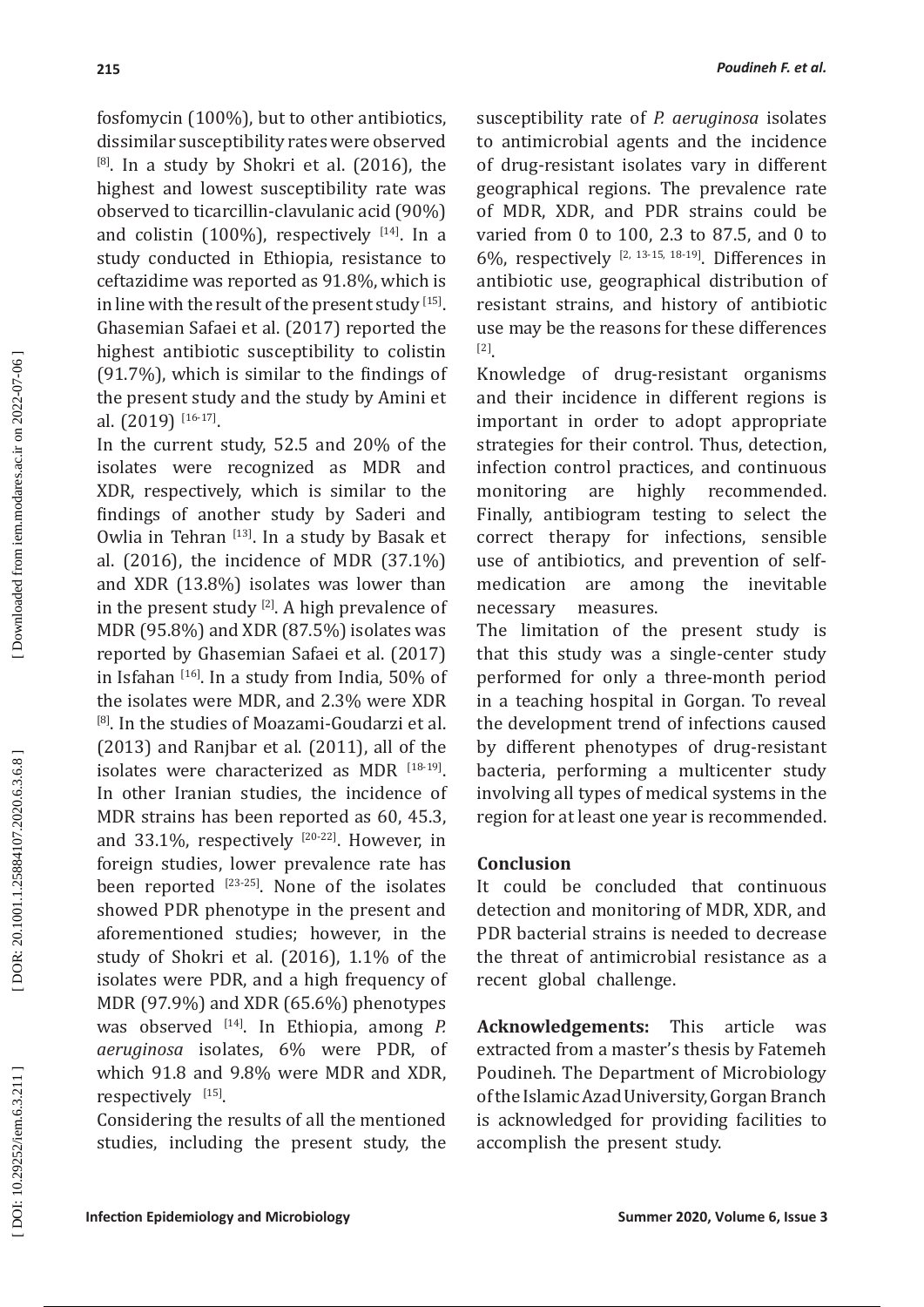**Ethical Permissions:** This study was approved by the Academic Committee of the Islamic Azad University, Gorgan Branch. **Conflicts of Interests:** The authors declared no conflict of interests.

**Authors' Contribution:** Conceptualization: AAA; Data curation and formal analysis: AAA, FP, LF; Investigation: FP; Methodology and project administration: AAA; Supervision: AAA; Validation: AAA; Writing of original draft:AAA; Writing, reviewing, and editing: AAA, LF.

**Funding:** None declared by authors **. Consent to participate:** Not applicable.

# **References**

- 1. Pachori P, Gothalwal R, Gandhi P. Emergence of antibiotic resistance Pseudomonas aeruginosa in intensive care unit; A critical review. Genes Dis.<br>2019: 6(2):109-19.  $6(2):109-19.$
- 2. Basak S, Singh P, Rajurkar M. Multidrugresistant and extensively drug-resistant bacteria: A study. J Pathog. 2016; 2016:4065603
- 3. Kanani M, Khediri T, Khazaei S, Madani S, Malekianzadeh E. Study of psuedomomas aeroginosa resistance to Ceftizidim and Imipenem in Kermanshah Imam reza hospital during 2006-2011. J Lorestan Univ Med Sci. 2012; 15 (4):52-60.
- 4. Mardaneh J, Ahmadi KH, Jahan Sepas A. Determination antimicrobial resistance profile of Pseudomonas aeruginosa strains isolated from hospitalized patients in Taleghani hospital (Ahvaz, Iran) from 2011-2012. J Fasa Univ Med Sci. 2013; 3(3):188-93.
- 5. Furtado GH, Gales AC, Perdiz LB, Santos AF, Wey SB, Medeiros EA. Risk factors for hospital-acquired pneumonia caused by imipenem-resistant Pseudomonas aeruginosa in an intensive care unit. Anaesth Intens Care. 2010; 38(6):994- 1001.
- 6. Ha DG, O'Toole GA. c-di-GMP and its effects on biofilm formation and dispersion: A Pseudomonas aeruginosa review. Microbiol Spectr. 2015; 3(2):MB-0003-2014.
- 7. Yayan J, Ghebremedhin B, Rasche K. Antibiotic resistance of Pseudomonas aeruginosa in pneumonia at a single university hospital center in Germany over a 10-year period. PLoS One. 2015; 10(10):e0139836.
- 8. Gill JS, Arora S, Khanna SP, Hari Kumar KVS. Prevalence of multidrug-resistant, extensively drug-resistant, and pandrugresistant Pseudomonas aeruginosa from a tertiary level intensive care unit. J Glob Infect Dis. 2016; 8(4):155–9.
- 9. Magiorakos AP, Srinivasan A, Carey RB, Carmeli Y, Falagas ME, Giske CG, et al. Multidrug-resistant, extensively drug-resistant, and pandrug-resistant<br>bacteria: An international expert bacteria: An international proposal for interim standard definitions for acquired resistance. Clin Microbiol Infect. 2012; 18(3):268–81.
- 10. Imani Foolad AA, Rostami Z, Shapouri R. Antimicrobial resistance and ESBL prevalence in Pseudomonas aeruginosa strains isolated from clinical specimen by phenotypic and genotypic methods. J Ardabil Univ Med Sci. 2010, 10(3):189- 98 .
- 11. Wu AHB. Tietz clinical guide to laboratory tests. 4<sup>th</sup> ed. Elsevier; 2006, 1620-2.
- 12. Clinical and Laboratory Standards Institute. MO2: Performance standards for antimicrobial disk susceptibility tests. Wayne, PA: CLSI; 2018.
- 13. Saderi H, Owlia P. Detection of multidrug resistant (MDR) and extremely drug resistant (XDR) Pseudomonas aeruginosa isolated from patients in Tehran, Iran. Iran J Pathol. 2015; 10(4):265 – 71.
- 14. Shokri D, Rabbani Khorasgani M, Zaghian S, Fatemi SM, Mohkam M, Ghasemi

DOR: 20.1001.1.25884107.2020.6.3.6.8

DOI: 10.29252/iem.6.3.211]